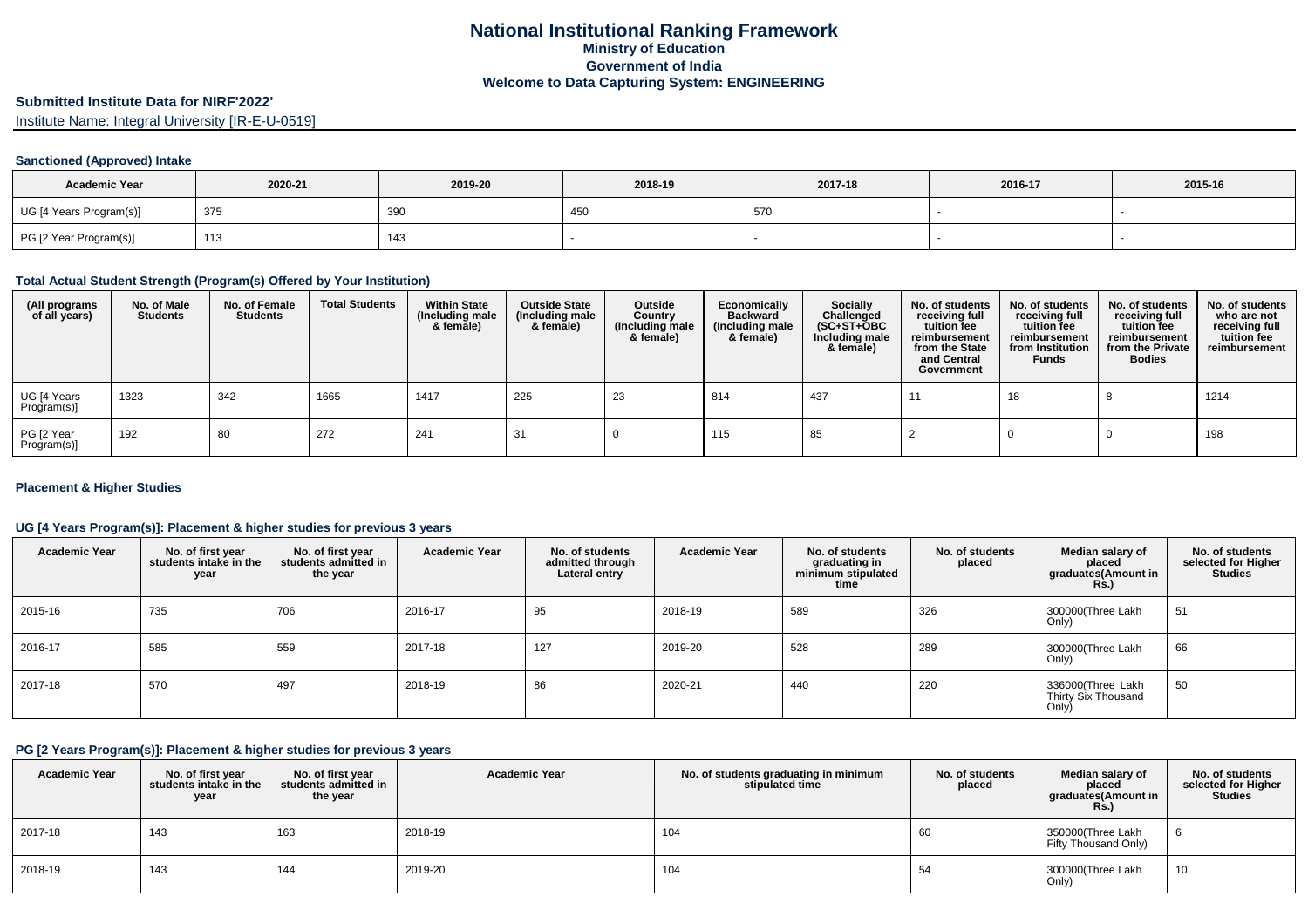| 2019-20 | 143 | 128 | 2020-21 | $\sim$<br>טטו | Three Lakh<br>3000<br>Only) |  |
|---------|-----|-----|---------|---------------|-----------------------------|--|
|         |     |     |         |               |                             |  |

### **Ph.D Student Details**

| Ph.D (Student pursuing doctoral program till 2020-21 Students admitted in the academic year 2020-21 should not be entered here.) |         |                                                            |         |  |  |  |
|----------------------------------------------------------------------------------------------------------------------------------|---------|------------------------------------------------------------|---------|--|--|--|
|                                                                                                                                  |         | <b>Total Students</b>                                      |         |  |  |  |
| Full Time                                                                                                                        |         | 38                                                         |         |  |  |  |
| Part Time                                                                                                                        |         | 121                                                        |         |  |  |  |
|                                                                                                                                  |         | No. of Ph.D students graduated (including Integrated Ph.D) |         |  |  |  |
|                                                                                                                                  | 2020-21 | 2019-20                                                    | 2018-19 |  |  |  |
| Full Time                                                                                                                        |         |                                                            |         |  |  |  |
| Part Time                                                                                                                        |         |                                                            |         |  |  |  |

## **Financial Resources: Utilised Amount for the Capital expenditure for previous 3 years**

| <b>Academic Year</b>                                                                                                                                                                      | 2020-21                                                                             | 2019-20                                                                          | 2018-19                                                                        |  |  |  |  |
|-------------------------------------------------------------------------------------------------------------------------------------------------------------------------------------------|-------------------------------------------------------------------------------------|----------------------------------------------------------------------------------|--------------------------------------------------------------------------------|--|--|--|--|
|                                                                                                                                                                                           | <b>Utilised Amount</b>                                                              | <b>Utilised Amount</b>                                                           | <b>Utilised Amount</b>                                                         |  |  |  |  |
| Annual Capital Expenditure on Academic Activities and Resources (excluding expenditure on buildings)                                                                                      |                                                                                     |                                                                                  |                                                                                |  |  |  |  |
| Library (Books, Journals and e-Resources only)                                                                                                                                            | 681944 (Six Lakh Eighty One Thousand Nine Hundred Forty<br>Four Only)               | 849276 (Eight Lakh Forty Nine Thousand Two Hundred<br>Seventy Six Only)          | 1734688 (Seventeen Lakh Thirty Four Thousand Six Hundred<br>Eighty Eight Only) |  |  |  |  |
| New Equipment and software for Laboratories                                                                                                                                               | 8381394 (Eighty Three Lakh Eighty One Thousand Three<br>Hundred Ninety Four Only)   | 3465196 (Thirty Four Lakh Sixty Five Thousand One Hundred<br>Ninety Six Only)    | 8214031 (Eighty Two Lakh Fourteen Thousand and Thirty One<br>Only)             |  |  |  |  |
| <b>Engineering Workshops</b>                                                                                                                                                              | 0 (Zero)                                                                            | 0 (Zero)                                                                         | 58764 (Fifty Eight Thousand Seven Hundred and Sixty Four<br>Only)              |  |  |  |  |
| Other expenditure on creation of Capital Assets (For setting up<br>classrooms, seminar hall, conference hall, library, Lab, Engg<br>workshops excluding expenditure on Land and Building) | 5293934 (Fifty Two Lakh Ninety Three Thousand Nine<br>Hundred and Thirty Four Only) | 5514568 (Fifty Five Lakh Fourteen Thousand Five Hundred<br>and Sixty Eight Only) | 6148440 (Sixty One Lakh Forty Eighty Thousand Four Hundred<br>and Forty Only)  |  |  |  |  |

## **Financial Resources: Utilised Amount for the Operational expenditure for previous 3 years**

| <b>Academic Year</b>                                                                                                                                                                            | 2020-21                                                                              | 2019-20                                                                                       | 2018-19                                                                                  |  |  |  |  |
|-------------------------------------------------------------------------------------------------------------------------------------------------------------------------------------------------|--------------------------------------------------------------------------------------|-----------------------------------------------------------------------------------------------|------------------------------------------------------------------------------------------|--|--|--|--|
|                                                                                                                                                                                                 | <b>Utilised Amount</b>                                                               | <b>Utilised Amount</b>                                                                        | <b>Utilised Amount</b>                                                                   |  |  |  |  |
| <b>Annual Operational Expenditure</b>                                                                                                                                                           |                                                                                      |                                                                                               |                                                                                          |  |  |  |  |
| Salaries (Teaching and Non Teaching staff)                                                                                                                                                      | 105555043 (Ten Crore Fifty Five Lakh Fifty Five Thousand and<br>Forty Three Only)    | 106331556 (Ten Crore Sixty Three Lakh Thirty One Thousand<br>Five Hundred and Fifty Six Only) | 105730466 (Ten Crore Fifty Seven Lakh Thirty Thousand Four<br>Hundred and Sixty Six Only |  |  |  |  |
| Maintenance of Academic Infrastructure or consumables and<br>other running expenditures (excluding maintenance of hostels<br>and allied services, rent of the building, depreciation cost, etc) | 53514201 (Five Crore Thirty Five Lakh Fourteen Thousand<br>Two Hundred and One Only) | 55289486 (Five Crore Fifty Two Lakh Eighty Nine Thousand<br>Four Hundred and Eight Six Only)  | 64009623 (Six Crore Forty Lakh Nine Thousand Six Hundred<br>and Twenty Three Only)       |  |  |  |  |
| Seminars/Conferences/Workshops                                                                                                                                                                  | 99387 (Ninety Nine Thousand Three Hundred and Eighty<br>Seven Only)                  | 237614 (Two Lakh Thirty Seven Thousand Six Hundred and<br>Fourteen Only)                      | 200689 (Two Lakh Six Hundred and Eighty Nine Only)                                       |  |  |  |  |

**IPR**

| Calendar year | 2020<br>___ | 2019 | 2018 |
|---------------|-------------|------|------|
|---------------|-------------|------|------|